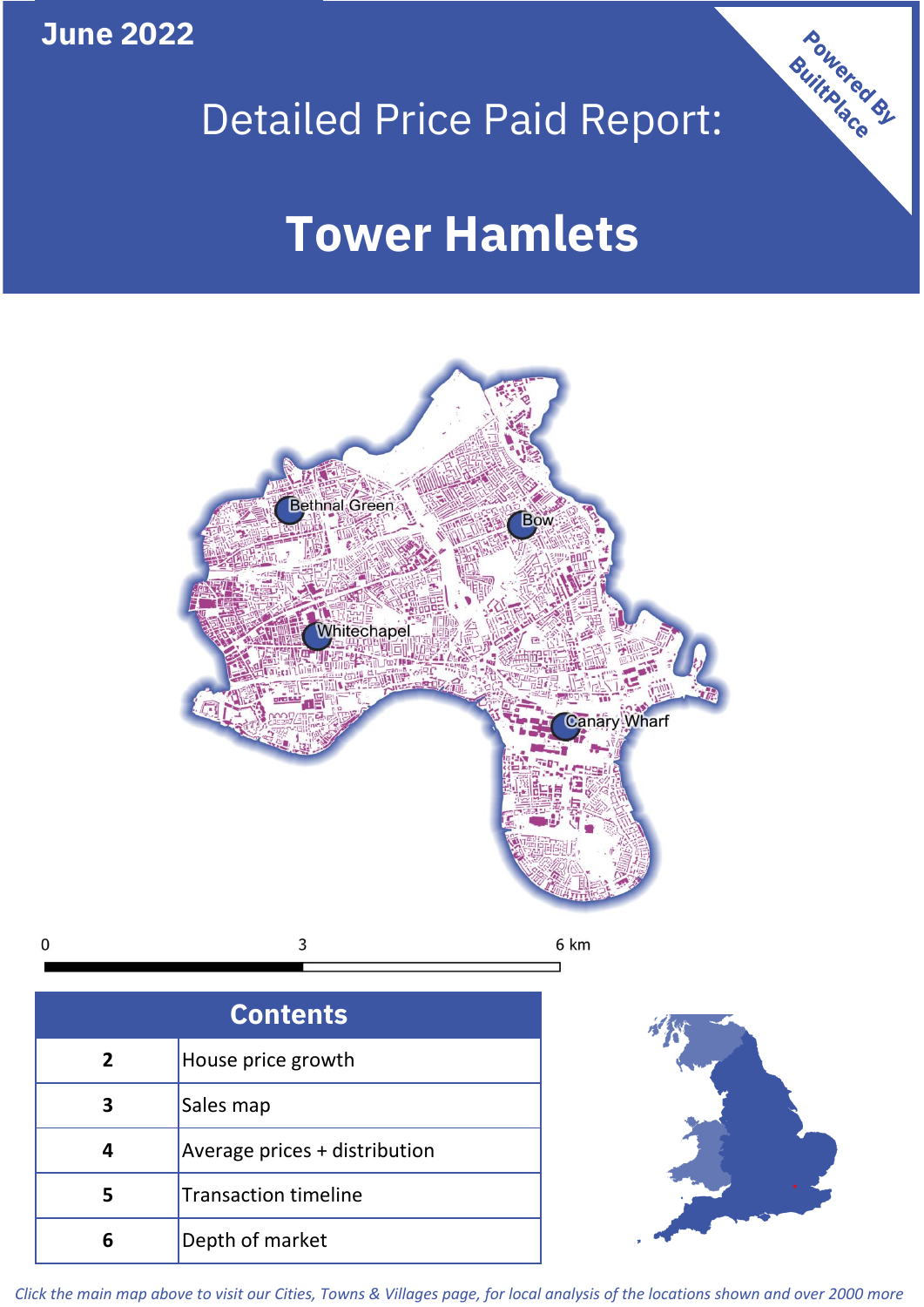### **Headline Data**

|                     | <b>Current level</b> | ا 3 month | <b>Annual</b> | 5 year   | 10 year |
|---------------------|----------------------|-----------|---------------|----------|---------|
| <b>House prices</b> | £499,716             | 8.4%      | 3.3%          | 3.8%     | 73.9%   |
| <b>Transactions</b> | 3,374                | $-12.2%$  | 17.3%         | $-29.5%$ | 0.8%    |

# **House Price Growth (April 2022 data)**

#### *Annual Change in House Prices*



House prices in Tower Hamlets grew by 3.3% in the 12 months to April 2022 (based on 3-month smoothed data). By comparison national house prices grew by 10.7% and prices in London grew by 6.7% over the same period.

Tower Hamlets house prices are now 54.8% above their previous peak in 2007, compared to +76.7% for London and +52.9% across England.



#### *Year-To-Date Change in House Prices, December to April*

Local prices have grown by 9.8% in 2022 so far, compared to a fall of 0.4% over the same period last year.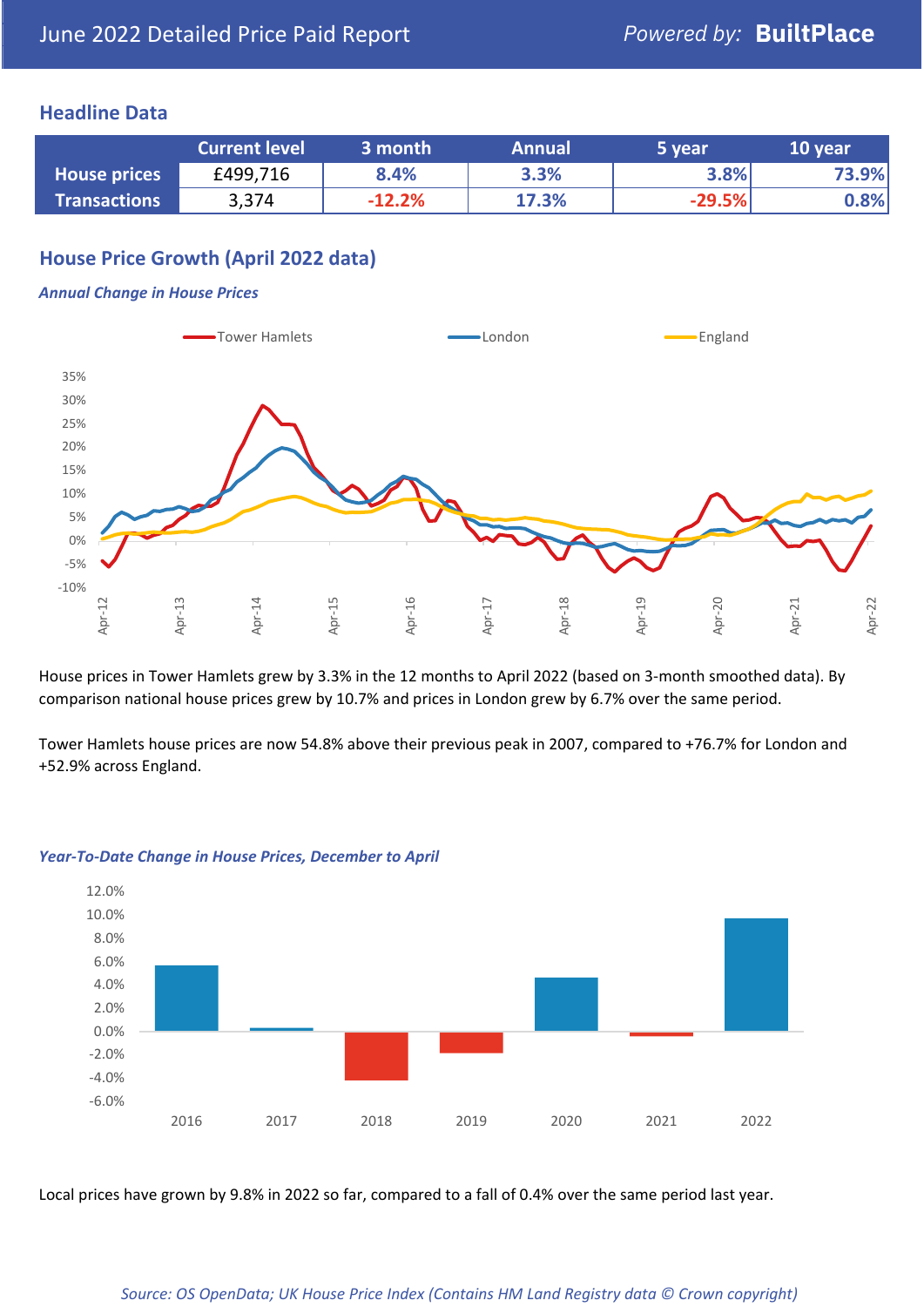# **House Price Map**

*12 months to April 2022*



*Each point is one postcode, coloured by the average value relative to all sales in this local authority (price bands are LA-specific quintiles).*

**Map Key**

| Min      | <b>Max</b> |                            |
|----------|------------|----------------------------|
| Up to    | £370,000   | 1st quintile / lowest 20%  |
| £370,000 | £462,000   | 2nd quintile               |
| £462,000 | £576,000   | 3rd quintile               |
| £576,000 | £749,000   | 4th quintile               |
| £749,000 | and over   | 5th quintile / highest 20% |

*Source: OS OpenData; UK House Price Index (Contains HM Land Registry data © Crown copyright)*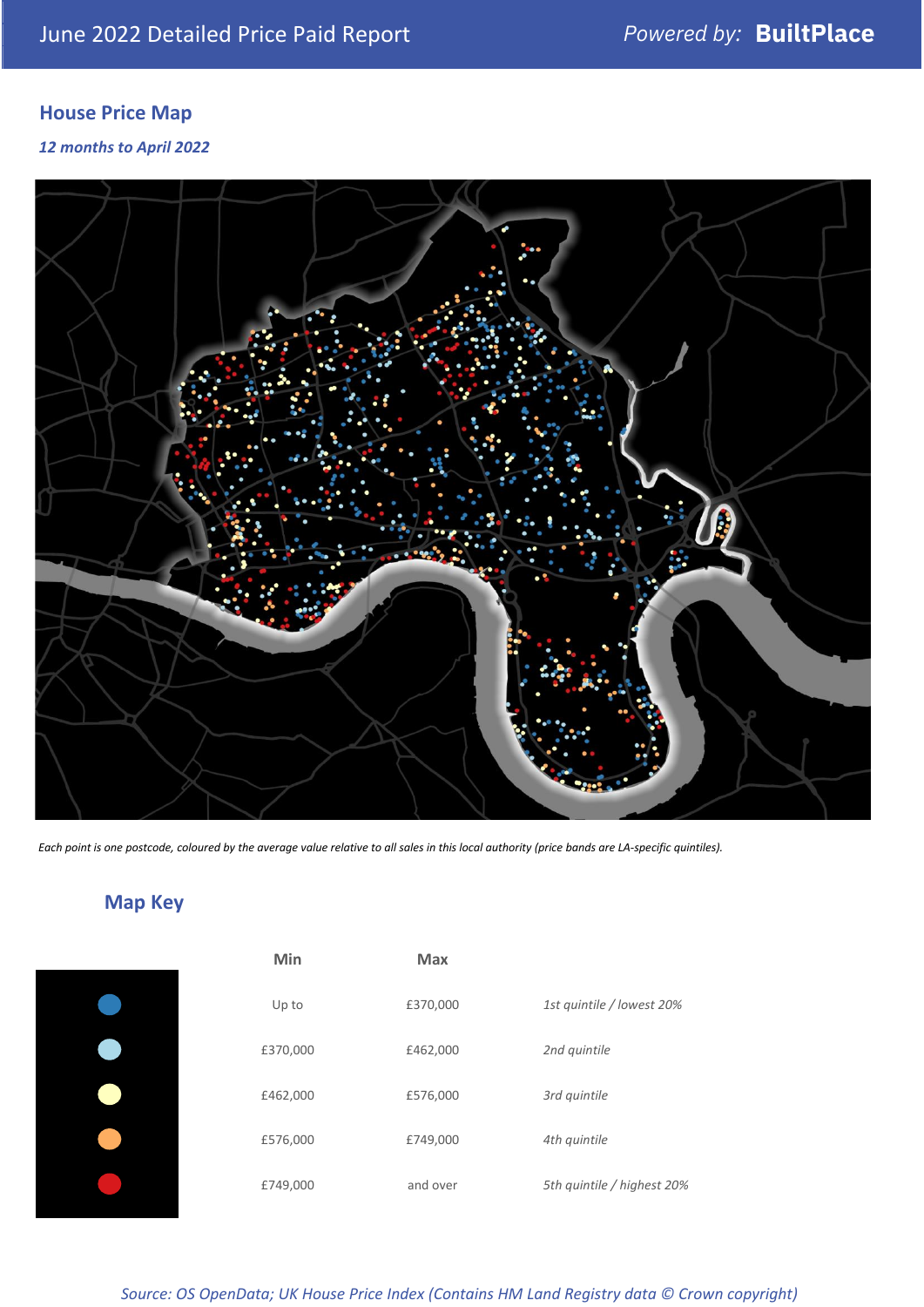# **Average House Price by Property Type**

#### *12 months to April 2022*



|                 | <b>New</b>           | <b>Second hand</b> |  |  |
|-----------------|----------------------|--------------------|--|--|
| <b>Flat</b>     | £704,371             | £484,149           |  |  |
| <b>Terraced</b> | No recorded<br>sales | £851,256           |  |  |
| Semi-detached   | £780,000             | £844,286           |  |  |
| <b>Detached</b> | No recorded<br>sales | £1,256,250         |  |  |

## **House Price Distribution by Year**

*All properties, by price band and calendar year (2020 = year to date)*

|                    | 1997 | 2002 | 2007 | 2012 | 2017 | 2019 | 2020 |
|--------------------|------|------|------|------|------|------|------|
| <b>Under £100k</b> | 54%  | 5%   | 0%   | 0%   | 1%   | 0%   | 0%   |
| £100-200k          | 37%  | 46%  | 12%  | 8%   | 3%   | 2%   | 3%   |
| E200-300k          | 7%   | 34%  | 42%  | 40%  | 7%   | 5%   | 5%   |
| £300-400k          | 1%   | 11%  | 25%  | 26%  | 19%  | 16%  | 19%  |
| £400-500k          | 0%   | 2%   | 11%  | 14%  | 24%  | 21%  | 25%  |
| <b>£500k-1m</b>    | 0%   | 2%   | 8%   | 11%  | 40%  | 48%  | 38%  |
| £1-2m              | 0%   | 0%   | 1%   | 1%   | 6%   | 8%   | 8%   |
| <b>Over £2m</b>    | 0%   | 0%   | 0%   | 0%   | 0%   | 0%   | 1%   |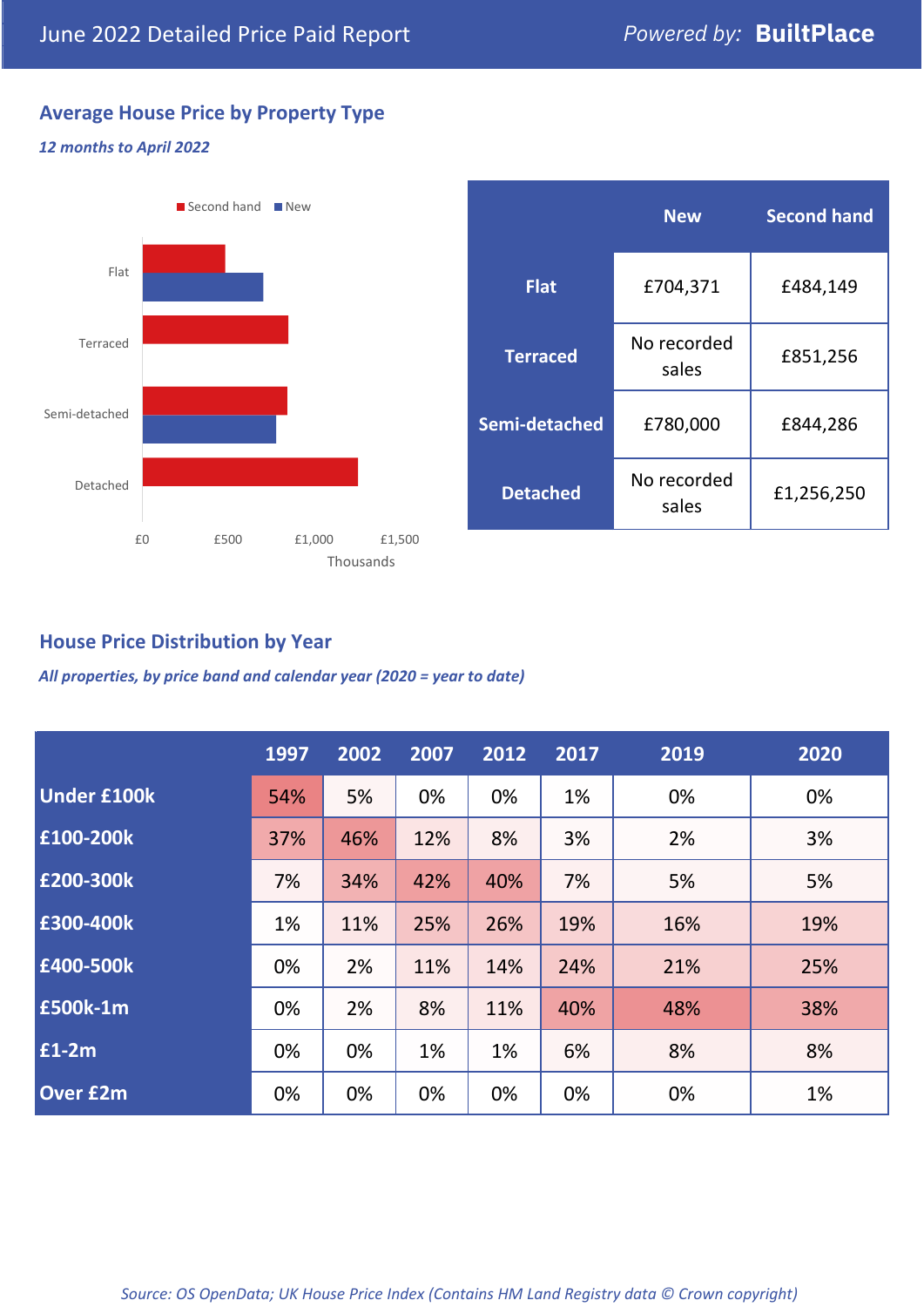## **Transactions (February 2022 data)**

*Annual Transactions, Indexed (2001-05 average = 100)*



There were 3,374 transactions in Tower Hamlets during the 12 months to February 2022. This is 70% of the average from 2001-05 and suggests activity is significantly below pre-downturn levels.

Transactions in Tower Hamlets have fallen by 34.9% since 2014, compared to changes of -21.3% for London and -7.7% for England.



#### *Cash and New Build Sales as % of Total, by Year*

*Note: The data on this page EXCLUDES transactions identified as transfers under a power of sale/repossessions, buy-to-lets (where they can be identified by a mortgage), and transfers to non-private individuals - i.e. it comprises only Land Registry 'A' data.*